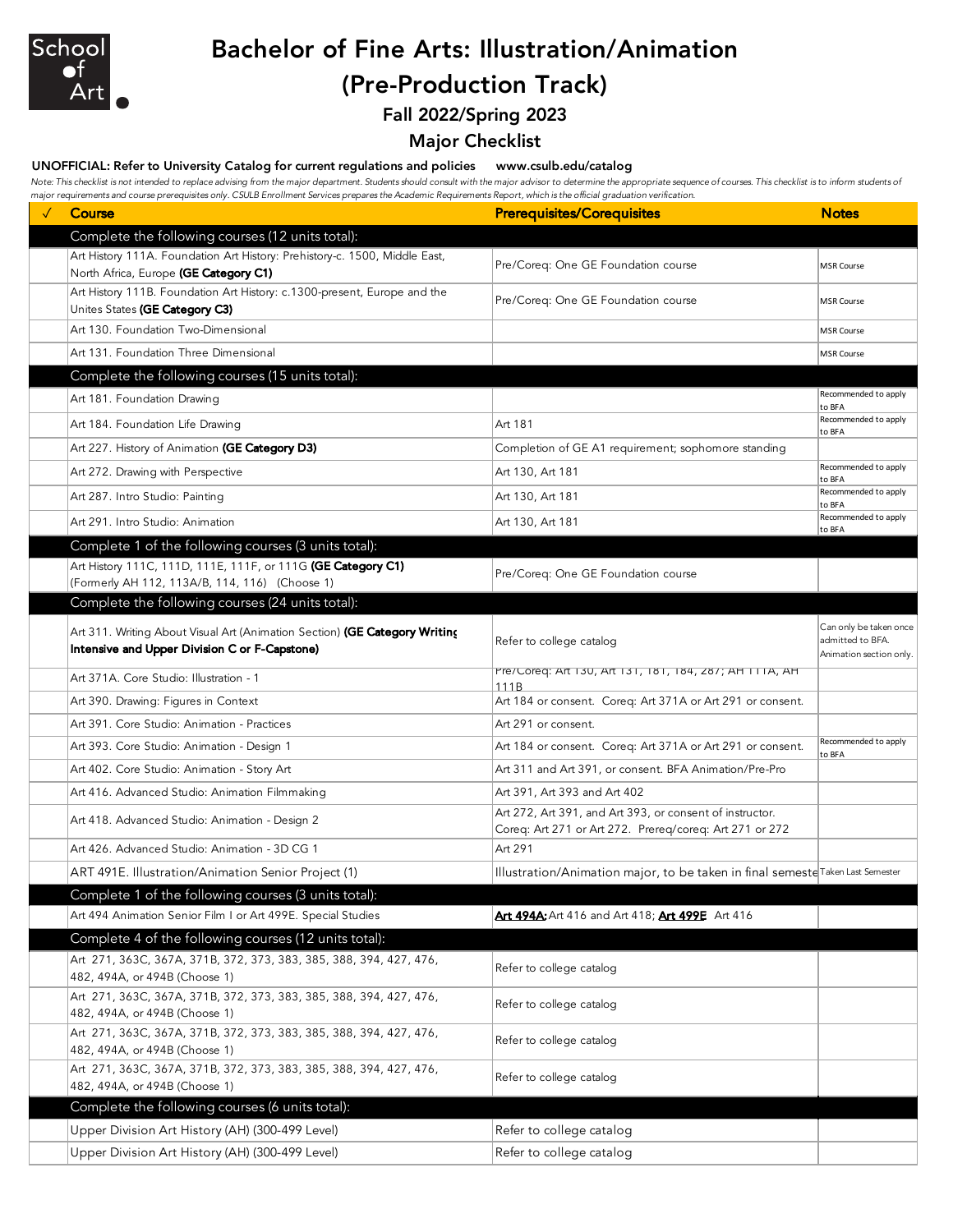

# Bachelor of Fine Arts: Illustration/Animation (Pre-Production Track) Fall 2022/Spring 2023 Major Checklist

Pre-productionStudents in this track will focus specifically on building skills for working in the pre-production phase of film, television and game projects. Some examples of pre-production art are: character design, storyboards, background painting, layout, visual development (which usually involves the visualization through illustration of environments, props, etc. in the early stages of a project, such as a film, episodic TV/Cable/Internet, or games), digital modeling (building 3D models digitally of characters, props, vehicles, and sets). Students will take courses with assignments geared specifically to these goals.

### Visual Development/Character Designers: CG Modelers/Stop Motion Fabrications

Art 271 Intro Studio: Illustration - Rendering Material Company Art 363C Digital Fabrication Lab

Art 385 Watercolor Painting

Art 388 Core Studio: Painting - Color Theory

Art 482 Advanced Studio: Illustration - Sequential

Art 371B Core Studio: Illustration - 2 **Art 367A Sculpture/4D: Mold Making** Art 373 Costumed Figure Drawing **Art 427 Advanced Studio: Animation - 3D CG 2** Art 427 Advanced Studio: Animation - 3D CG 2 Art 383 Core Studio: Painting - Life Art 476 Experimental Animation Art 476 Experimental Animation

*\*Students in both Pre-Production and Animation Tracks will collaborate on a group film project in the Animation 3 class which will give them experience working on team projects similar to the animation studio environment.*